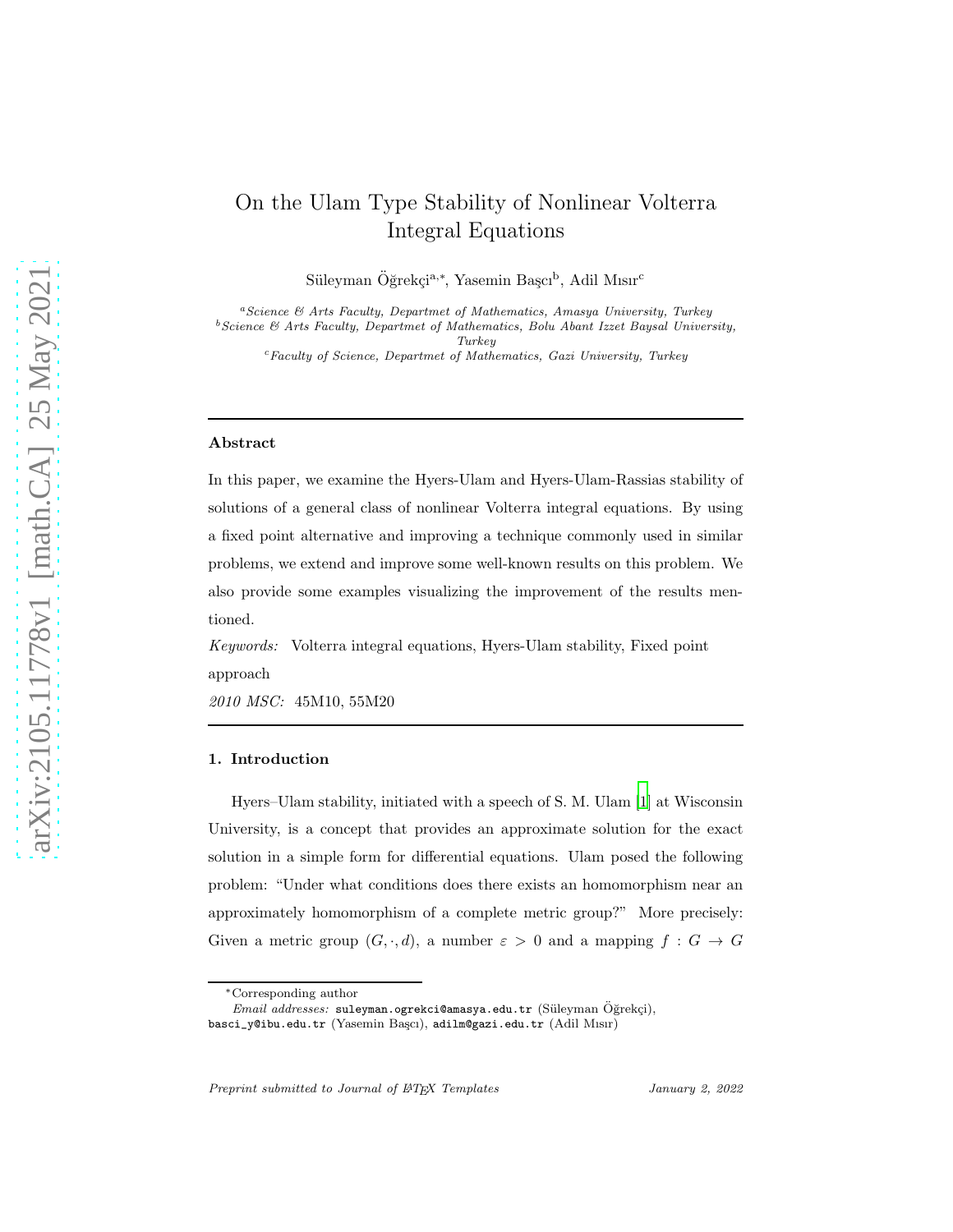satisfying the inequality

$$
d(f(xy), f(x)f(y)) < \varepsilon
$$

for all  $x, y \in G$ , does there exist a homomorphism g of G and a constant K, depending only on G, such that

$$
d(f(x), g(x)) \le K\varepsilon
$$

for all  $x \in G$ ? In the presence of affirmative answer, the equation  $g(xy) =$  $g(x)g(y)$  of the homomorphism is called *stable*, see [\[1\]](#page-11-0) for details. One year later, Hyers [\[2\]](#page-12-0) gave an answer to this problem for linear functional equations on Banach spaces and showed that the additive functional equation  $f(x + y) =$  $f(x) + f(y)$  is stable in the sense of Ulam with the following celebrated result.

**Theorem 1.1** ([\[2](#page-12-0)]). Let  $E_1, E_2$  be real Banach spaces and  $\varepsilon > 0$ . Then, for *each mapping*  $f: E_1 \rightarrow E_2$  *satisfying* 

$$
||f(x + y) - f(x) - f(y)|| \le \varepsilon
$$

*for all*  $x, y \in E_1$ *, the limit* 

$$
L(x):=\lim_{n\to\infty}2^{-n}f\left(2^nx\right)
$$

*exists for all*  $x \in E_1$  *and*  $L: E_1 \to E_2$  *is the unique additive mapping satisfying* 

$$
||f(x) - L(x)|| \le \varepsilon
$$

*for all*  $x \in E_1$ *.* 

After this result of Hyers, a new concept of stability for functional equations established, called today Hyers-Ulam stability, and many papers devoted to this subject (see for example [\[3](#page-12-1), [4](#page-12-2), [5,](#page-12-3) [6,](#page-12-4) [7](#page-12-5), [8](#page-12-6), [9\]](#page-12-7)). In 1978, T. Rassias [\[10\]](#page-12-8) provided a remarkable generalization with the following well-known result, which known as Hyers-Ulam-Rassias stability today.

**Theorem 1.2** ([\[10\]](#page-12-8)). *Let*  $E_1, E_2$  *be Banach spaces,*  $\theta \in (0, \infty)$  *and*  $p \in [0, 1)$ *. Then, for each mapping*  $f: E_1 \rightarrow E_2$  *satisfying* 

$$
||f(x + y) - f(x) - f(y)|| \le \varepsilon
$$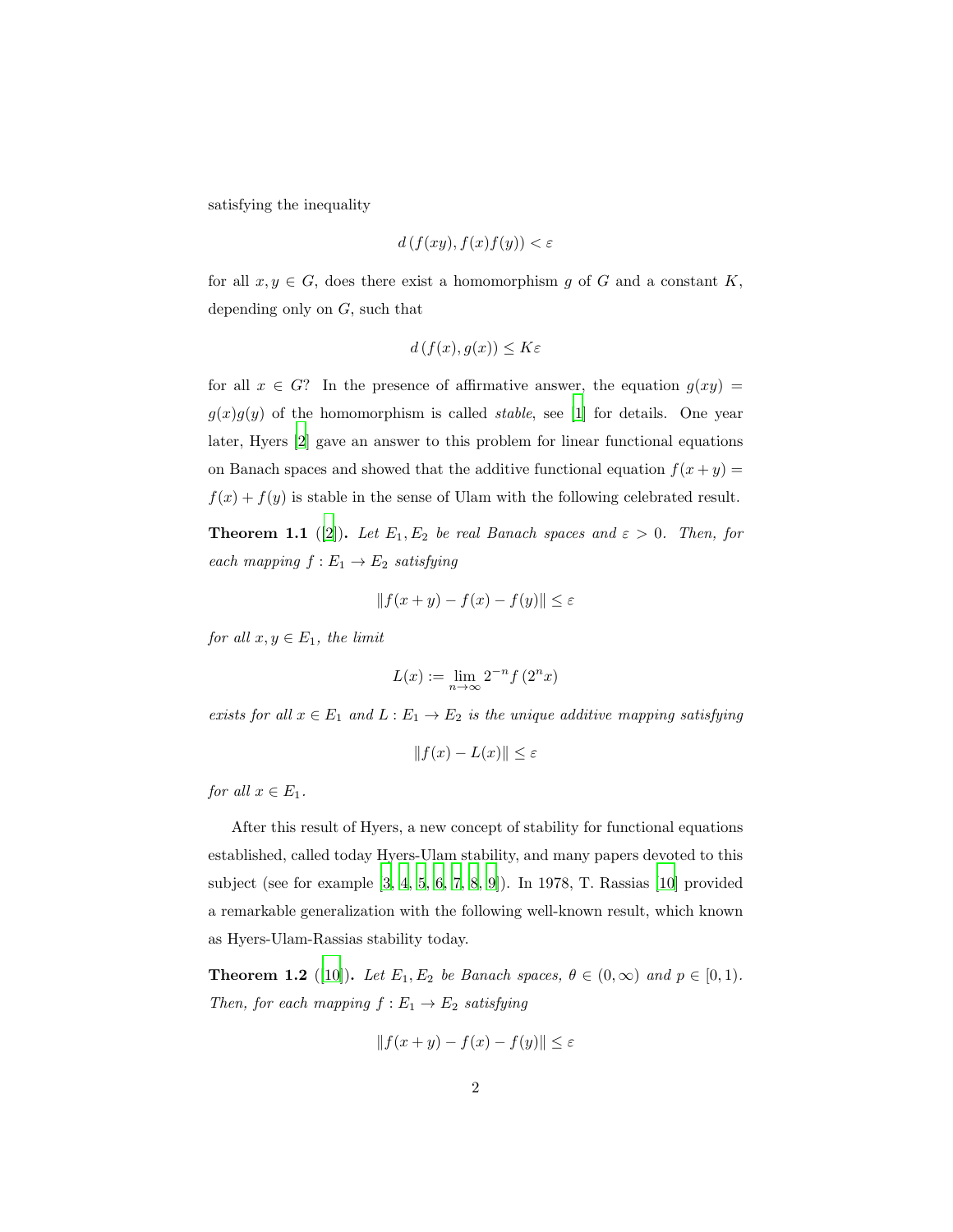*for all*  $x, y \in E_1$ *, there exists a unique additive mapping*  $L : E_1 \to E_2$  *satisfying* 

$$
||f(x) - L(x)|| \le \frac{2\theta}{2 - 2^p} ||x||^p
$$

*for all*  $x \in E_1$ *. Moreover, if*  $f(tx)$  *is continuous for all*  $t \in \mathbb{R}$  *and each fixed*  $x \in E_1$ , then L is  $\mathbb{R}$ *-linear.* 

Apart from functional equations, this concept of stability has applied to various kind of equations such as differential equations, integral equations and integrodifferential equations. Stability problem of differential equations in the sense of Hyers-Ulam was initiated by the papers of Obloza [\[11,](#page-12-9) [12](#page-13-0)]. Later Alsina and Ger [\[13](#page-13-1)], Takahasi et. al. [\[14](#page-13-2), [15,](#page-13-3) [16](#page-13-4)] provided remarkable results in this topic. After these pioneering works, a large number of papers devoted to this subject have been published (see for example [\[17,](#page-13-5) [18,](#page-13-6) [19,](#page-13-7) [20,](#page-13-8) [21](#page-13-9), [22,](#page-14-0) [23,](#page-14-1) [24\]](#page-14-2) and references therein).

Volterra integral equations have been studied extensively since the four fundamental papers of Vito Volterra in 1896, and specially since 1913 when Volterra's book "Leçons sur les Équations Intégrales et les Équations Intégrodifferentielles" appeared. For a continuous function  $f$  and a fixed constant  $a \in \mathbb{R}$ , the integral equation

<span id="page-2-0"></span>
$$
y(t) = \int_{a}^{t} f(s, y(s)) \, ds \tag{1}
$$

is called Volterra integral equation of second kind. Jung [\[25](#page-14-3)] studied Hyers-Ulam and Hyers-Ulam-Rassias stability of the equation [\(1\)](#page-2-0) by using a fixed point alternative. Further, Castro [\[26](#page-14-4)] investigated Ulam type stability criteria for the equations

<span id="page-2-1"></span>
$$
y(t) = \int_{a}^{t} f(t, s, y(s)) \, ds. \tag{2}
$$

Later Gachpazan and Baghani [\[27\]](#page-14-5) and Akkouchi [\[28\]](#page-14-6) considered the stability of Volterra integral equations

$$
y(t) = f(t) + \lambda \int_{t_0}^t k(t, s) y(s) ds
$$
 and  $y(t) = f(t) + \lambda \int_{t_0}^t f(t, y, f(y)) ds$ 

successively in the sense of Ulam. There are also some works in the literature on the stability problem of Volterra integral equation with delay, for example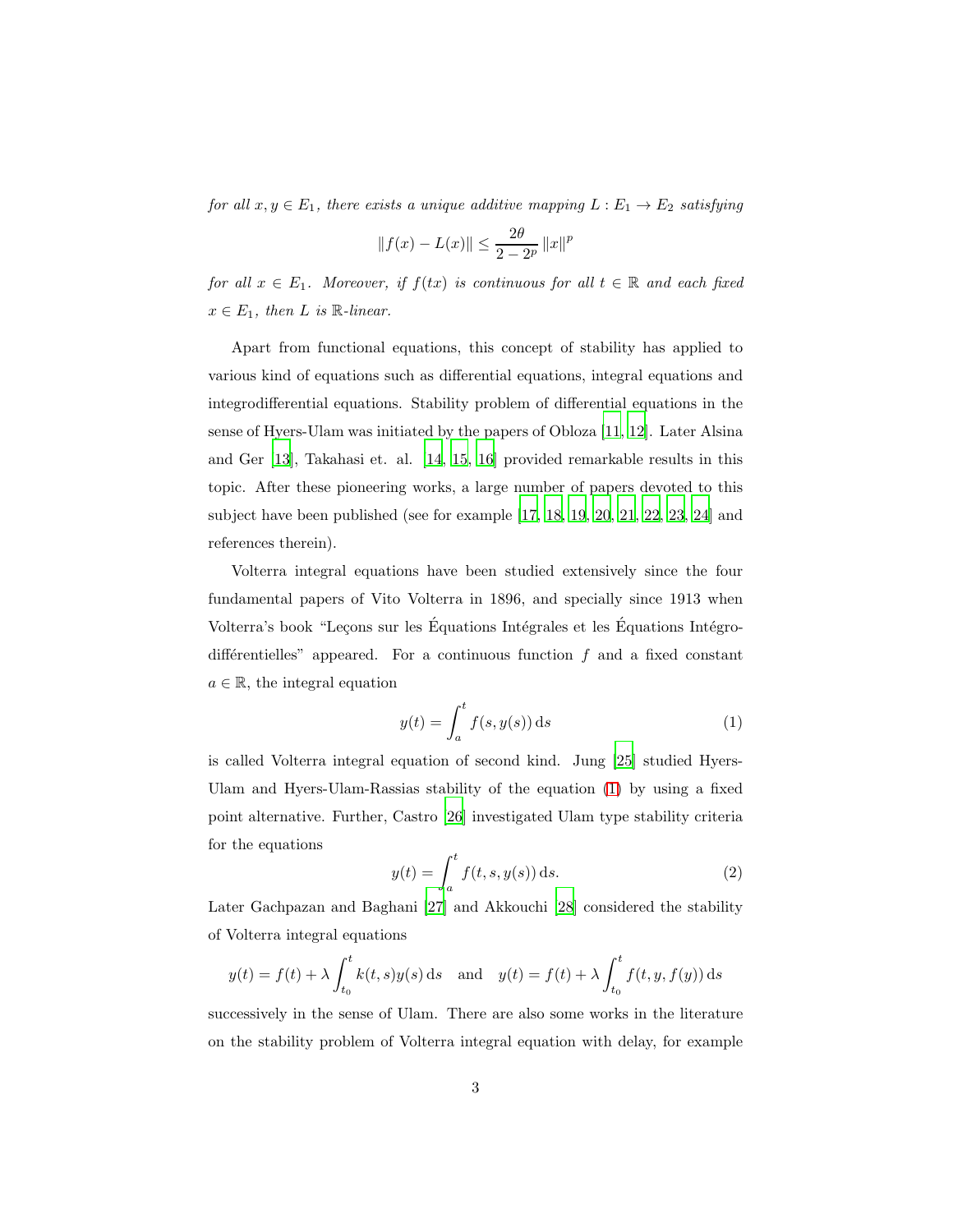Castro [\[29\]](#page-14-7) studied this problem for the equation

$$
y(t) = f(t) + \Psi\left(\int_{t_0}^t f(t, s, y(s), y(\alpha(s)) \, ds\right).
$$

Now, we give explicit definitions of the Hyers-Ulam and Hyers-Ulam-Rassias stability concepts for Volterra integral equation [\(1\)](#page-2-0), these definitions can be adapted to the equations [\(2\)](#page-2-1) and other equations mentioned above in similar ways.

<span id="page-3-0"></span>Definition 1.3. *If for each function* y(t) *satisfying*

$$
\left| y(t) - \int_a^t f(s, y(s)) \, ds \right| \le \varepsilon,
$$

*for all* t *and some*  $\varepsilon \geq 0$ *, there exists a solution*  $y_0(t)$  *of* [\(1\)](#page-2-0) *and* a constant  $K > 0$  *independent of y and y<sub>0</sub> satisfying* 

$$
|y(t) - y_0(t)| \le K\varepsilon
$$

*for all* t*, then the Volterra integral equation* [\(1\)](#page-2-0) *is said to be stable in the sense of Hyers-Ulam [\[25](#page-14-3)].*

<span id="page-3-1"></span>Definition 1.4. *If the statement of Definition [1.3](#page-3-0) is true after replacing the constant*  $\epsilon$  *with the function*  $\varphi(t) \geq 0$ *, where this function does not depend on y and* y0*, then the Volterra integral equation* [\(1\)](#page-2-0) *is said to be stable in the sense of Hyers-Ulam-Rassias [\[25\]](#page-14-3).*

In [\[25\]](#page-14-3), Jung proved following remarkable results on the Ulam type stability of the solutions of the Volterra integral equation [\(1\)](#page-2-0).

**Theorem 1.5** ([\[25](#page-14-3)]). Let the function  $f : [a, b] \times \mathbb{C} \to \mathbb{C}$  be a continuous function *satisfying Lipschitz condition with the Lipschitz constant* L *on*  $[a-r, a+r]$  *with* 

<span id="page-3-2"></span>
$$
Lr < 1,\tag{3}
$$

*then the Volterra integral equation* [\(1\)](#page-2-0) *has Hyers-Ulam stability on*  $[a-r, a+r]$ *.* **Theorem 1.6** ([\[25](#page-14-3)]). Let the function  $f : [a, b] \times \mathbb{C} \rightarrow \mathbb{C}$  be a continuous *function satisfying Lipschitz condition with the Lipschitz constant* L *on* [a, b]*. If*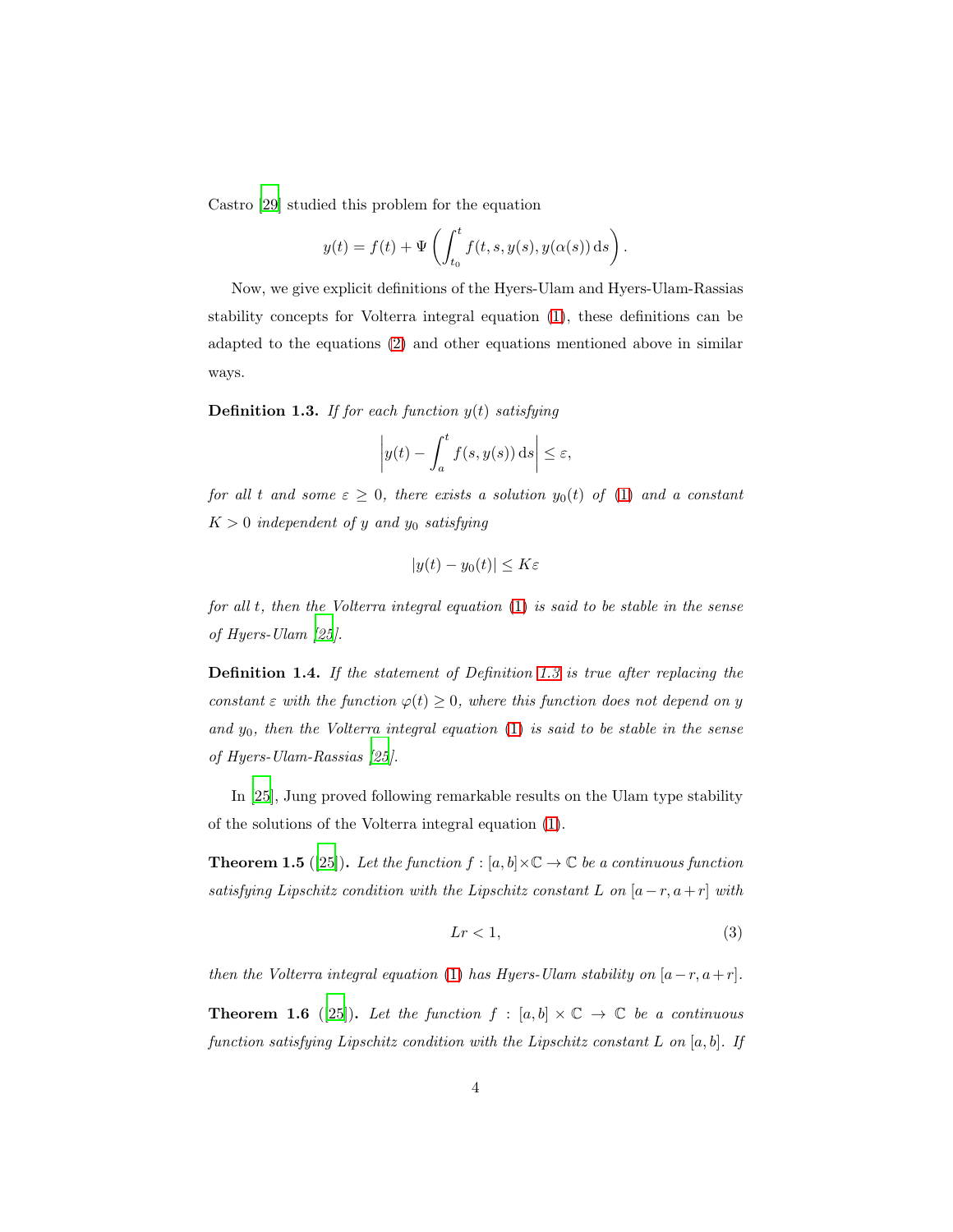*the function*  $\varphi : [a, b] \to (0, \infty)$  *as in Definition [1.4](#page-3-1) satisfies* 

$$
\left| \int_{a}^{t} \varphi(s) \, \mathrm{d}s \right| \le K \varphi(t) \tag{4}
$$

<span id="page-4-1"></span>*and*

<span id="page-4-0"></span>
$$
KL < 1\tag{5}
$$

*for a positive constant* K*, then the Volterra integral equation* [\(1\)](#page-2-0) *has Hyers-Ulam-Rassias stability on* [a, b]*.*

In [\[26\]](#page-14-4), Castro and Ramos obtained the following similar results on the stability problem of the Volterra integral equation [\(2\)](#page-2-1).

**Theorem 1.7** ([\[26\]](#page-14-4)). Let the function  $f : [a, b] \times [a, b] \times \mathbb{C} \to \mathbb{C}$  be a continuous *function satisfying Lipschitz condition with the Lipschitz constant* L *on* [a − r, a + r] *satisfying* [\(3\)](#page-3-2)*, then the Volterra integral equation* [\(2\)](#page-2-1) *has Hyers-Ulam stability on*  $[a - r, a + r]$ *.* 

**Theorem 1.8** ([\[26\]](#page-14-4)). Let the function  $f : [a, b] \times [a, b] \times \mathbb{C} \to \mathbb{C}$  be a continuous *function satisfying Lipschitz condition with the Lipschitz constant* L *on* [a, b]*. If the function*  $\varphi : [a, b] \to (0, \infty)$  *as in Definition [1.4](#page-3-1) satisfies* [\(4\)](#page-4-0) *and* [\(5\)](#page-4-1) *for a positive constant* K*, then the Volterra integral equation* [\(2\)](#page-2-1) *has Hyers-Ulam-Rassias stability on* [a, b]*.*

We remark that all the results mentioned above heavily depend on the conditions [\(3\)](#page-3-2), [\(4\)](#page-4-0) and [\(5\)](#page-4-1). The main purpose of this paper is to examine the Hyers-Ulam and Hyers-Ulam-Rassias stability of Volterra integral equations given by  $(1)$  and  $(2)$ . We will improve a technique seen in the work of Cădariu and Radu [\[30\]](#page-14-8) and also used in the papers [\[25](#page-14-3)] and [\[26\]](#page-14-4), this improvement will enable us to obtain more accurate results for the problem considered and to improve the results given in [\[25\]](#page-14-3) and [\[26](#page-14-4)]. More precisely, we will show that the conditions  $(3)$ ,  $(4)$  and  $(5)$  are not necessary.

# 2. Main Results

We first introduce the concept of generalized metric which will be used in our proofs.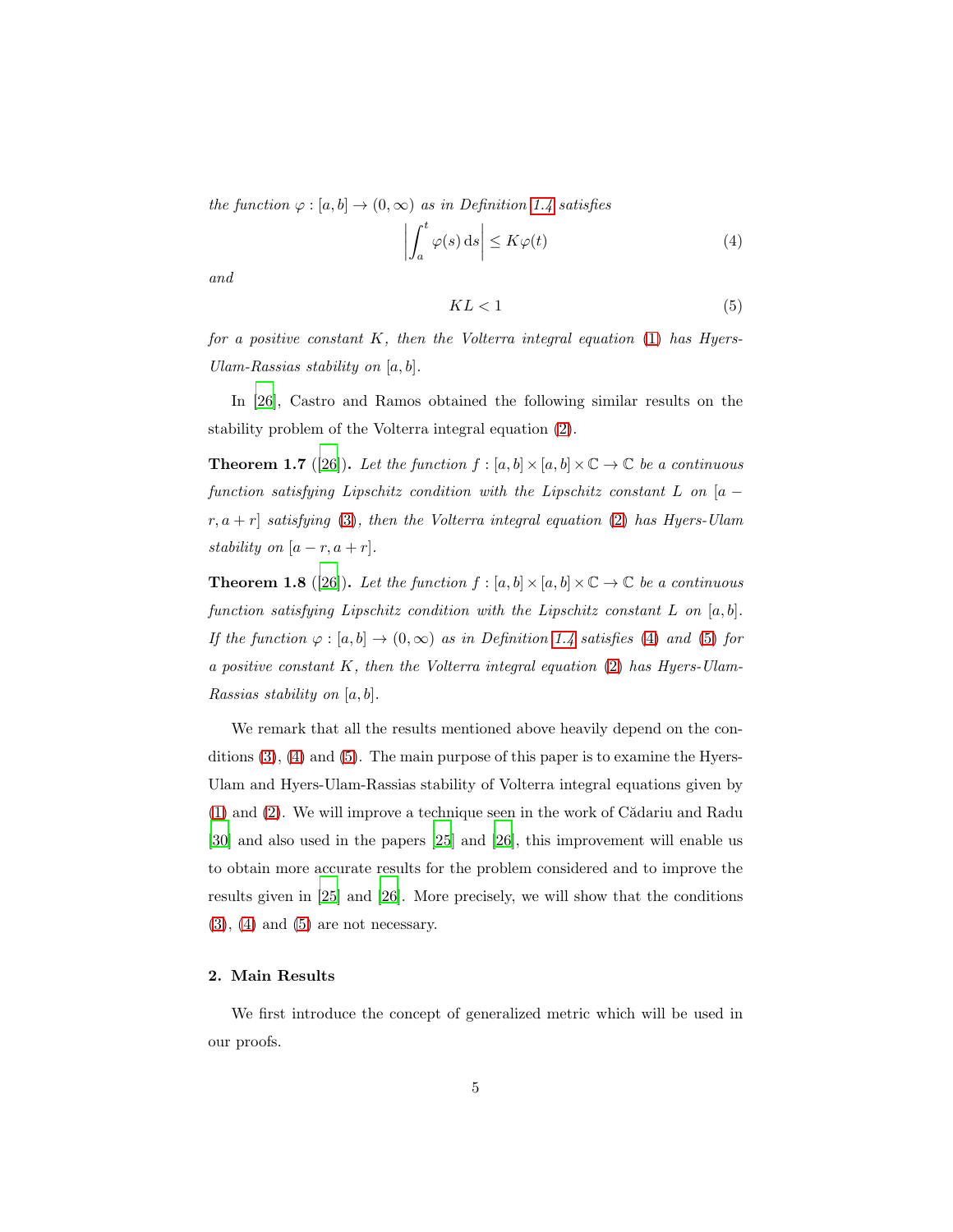**Definition 2.1.** *For a nonempty set* X, a function  $d: X \times X \rightarrow [0, \infty]$  is called *a generalized metric on* X *if and only if satisfies*

\n- **M1** 
$$
d(x, y) = 0
$$
 if and only if  $x = y$ ,
\n- **M2**  $d(x, y) = d(y, x)$  for all  $x, y \in X$ ,
\n- **M3**  $d(x, z) \leq d(x, y) + d(y, z)$  for all  $x, y, z \in X$ .
\n

It should be remarked that the only difference of the generalized metric from the usual metric is that the range of the former is permitted to be an unbounded interval.

We will use the following fixed point result as main tool in our proofs, we refer to [\[31\]](#page-14-9) for the proof of this result.

<span id="page-5-0"></span>Theorem 2.2. *Let* (X, d) *be a generalized complete metric space. Assume that*  $T: X \to X$  *is a strictly contractive operator with the Lipschitz constant*  $\Lambda < 1$ *.* If there is a nonnegative integer k such that  $d(T^{k+1}x, T^kx) < \infty$  for some  $x \in X$ *, then the following are true:* 

- (a) The sequence  $\{T^n x\}$  converges to a fixed point  $x^*$  of T,
- *(b)* x ∗ *is the unique fixed point of* T *in*

$$
X^* = \left\{ y \in X \; : \; d\left(T^k x, y\right) < \infty \right\},
$$

 $(c)$  *If*  $y \in X^*$ *, then* 

$$
d(y, x^*) \le \frac{1}{1 - \Lambda} d(Ty, y).
$$

In our proofs, we will use the metric defined in the following Lemma. In order to be able to use Theorem [2.2,](#page-5-0) we will need completeness of the space  $X := C([a, b], \mathbb{R})$  which is given in the following result (see [\[18\]](#page-13-6)).

<span id="page-5-1"></span>**Lemma 2.3.** Let  $X := C([a, b], \mathbb{R})$  and define the function  $d : X \times X \rightarrow [0, \infty]$ *with*

$$
d(f,g) := \inf \{ C \in [0,\infty] \ : \ |f(t) - g(t)| \le C\Phi(t), \ t \in [a,b] \}
$$

*where*  $\Phi : [a, b] \rightarrow (0, \infty)$  *is a given continuous function. Then*  $(X, d)$  *is a generalized complete metric space.*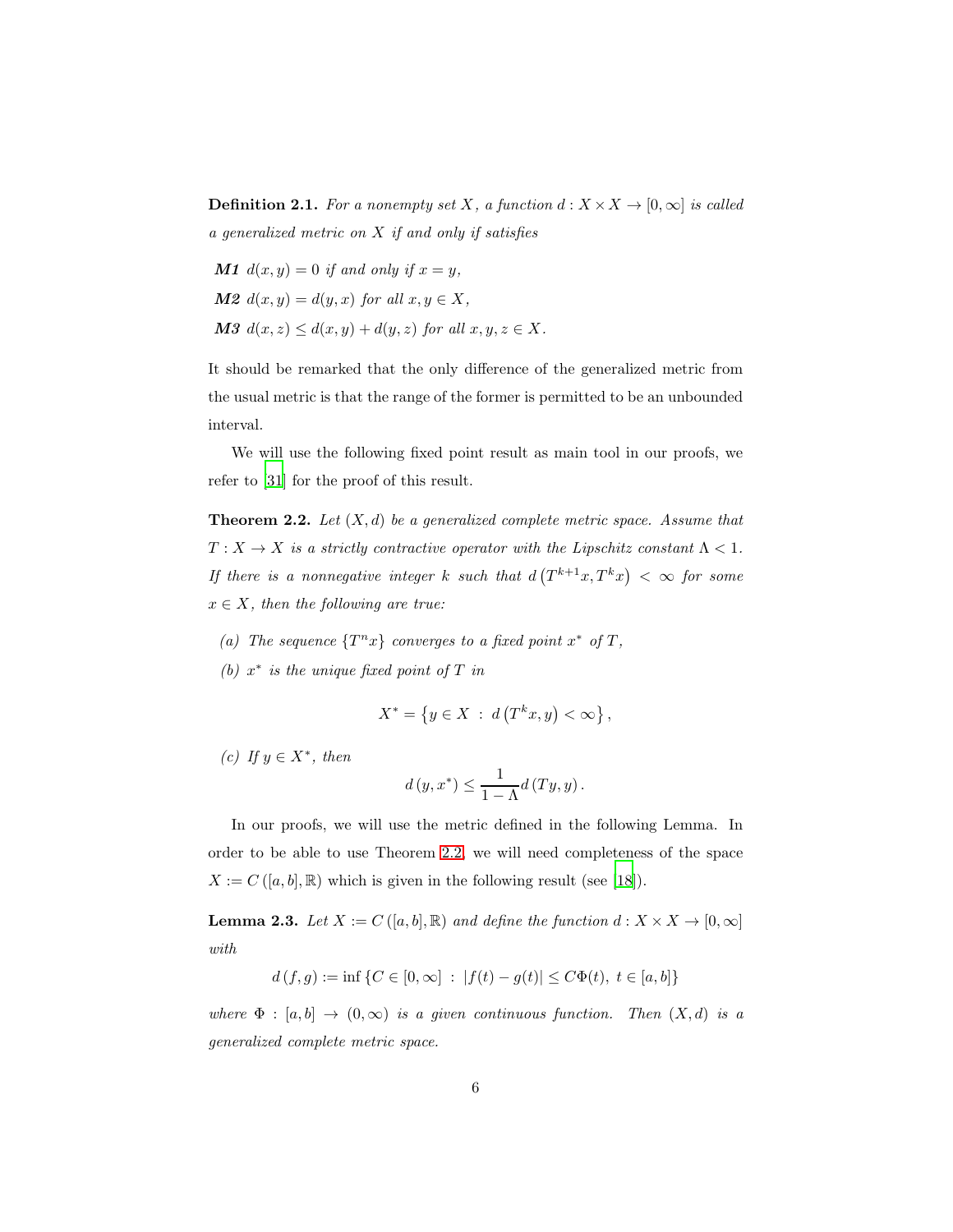For the whole of this section, we define the interval  $I := [t_0, t_0 + r]$  for real numbers  $t_0$  and r with  $r > 0$ , further we define the set X of all continuous functions defined on I, i.e.  $X := C(I, \mathbb{R})$ .

The following theorem is the first main result of this paper, which shows that the conditions [\(4\)](#page-4-0) and [\(5\)](#page-4-1) is not necessary for solutions of Volterra integral equation [\(1\)](#page-2-0) to have Hyers-Ulam-Rassias stability on bounded intervals.

<span id="page-6-1"></span>**Theorem 2.4.** *Suppose that the function*  $f: I \times \mathbb{R} \to \mathbb{R}$  *is a continuous function satisfying the Lipschitz condition*

<span id="page-6-0"></span>
$$
|f(t, y_1) - f(t, y_2)| \le L |y_1 - y_2| \tag{6}
$$

*for all*  $t \in I$ *, all*  $y_1, y_2 \in \mathbb{R}$  *and some*  $L > 0$ *. If a continuous function*  $y: I \to \mathbb{R}$ *satisfies*

$$
\left| y(t) - \int_{t_0}^t f(s, y(s)) \, ds \right| \leq \varphi(t)
$$

<span id="page-6-2"></span>*for all*  $t \in I$ *, where*  $\varphi : I \to (0, \infty)$  *is a nondecreasing continuous function, then there exists a unique solution*  $y_0: I \to \mathbb{R}$  of Volterra integral equation [\(1\)](#page-2-0) *satisfying*

$$
|y(t) - y_0(t)| \le \frac{\varphi(t)e^{\eta r}}{1 - L/\eta}
$$
\n<sup>(7)</sup>

*for all*  $t \in I$ *, where*  $\eta$  *is an arbitrary fixed real number with*  $\eta > L$ *.* 

*Proof.* For any fixed  $\eta \in \mathbb{R}$  with  $\eta > L$ , let us introduce the generalized metric on  $X$  by

<span id="page-6-3"></span>
$$
d(f,g) := \inf\{C \in [0,\infty] \ : \ |f(t) - g(t)| \,\mathrm{e}^{-\eta(t - t_0)} \le C\varphi(t), \ t \in I\}.\tag{8}
$$

According to Lemma [2.3,](#page-5-1)  $(X, d)$  is a generalized complete metric space. Now define the operator  $\Theta: X \to X$  by

$$
(\Theta y)(t) := \int_{t_0}^t f(s, y(s)) \, \mathrm{d}s
$$

for all  $t \in I$ .

Since  $\Theta y$  is continuously differentiable on I, we remark that  $\Theta y \in X$ . For a given  $g_0 \in X$ , since f and  $g_0$  are bounded on I and  $\min_{t \in I} \varphi(t) > 0$ , there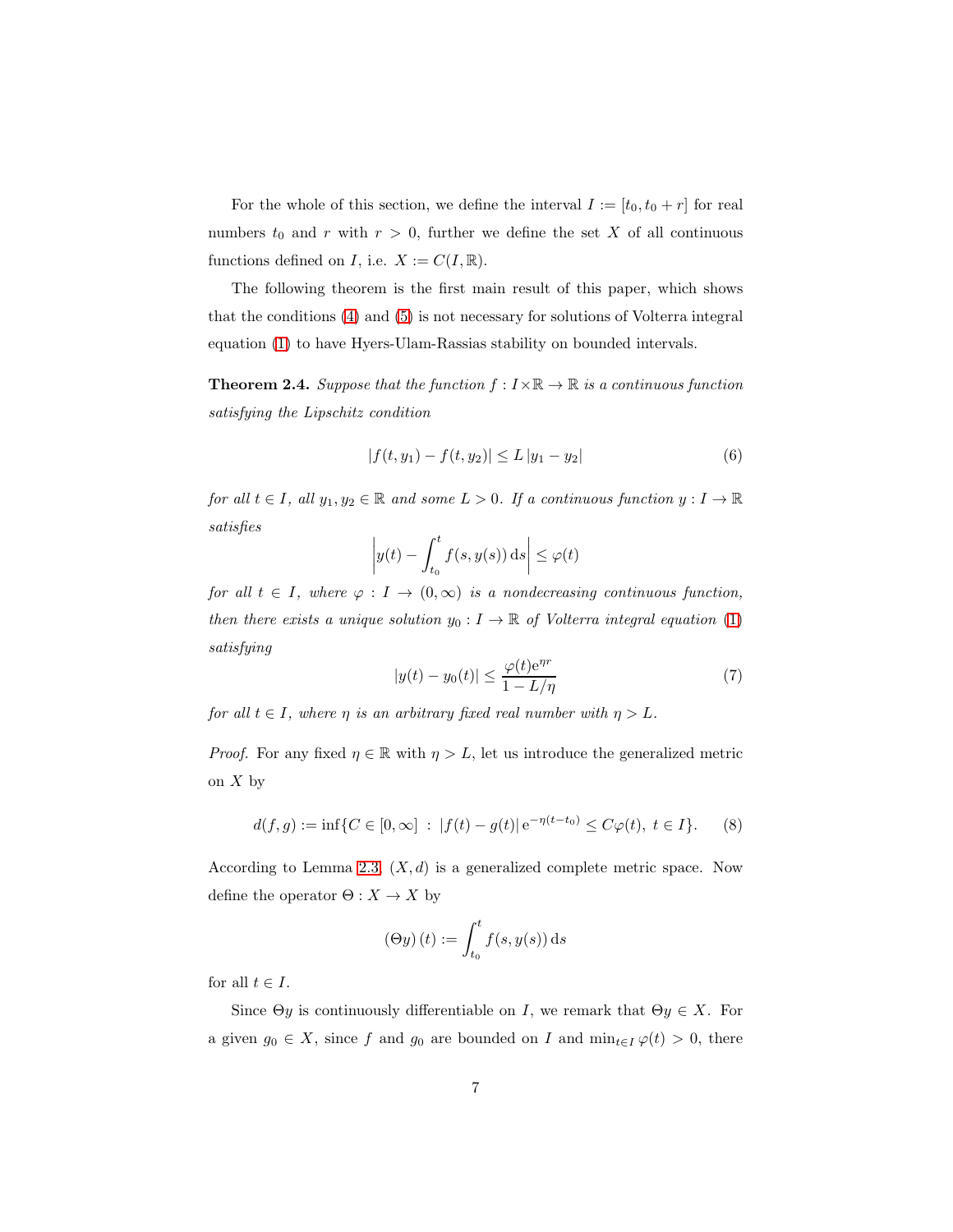exists a constant  $C_0<\infty$  such that

$$
|(\Theta g_0)(t) - g_0(t)| e^{-\eta(t - t_0)} = \left| \int_{t_0}^t f(s, g_0(s)) ds - g_0(t) \right| e^{-\eta(t - t_0)} \le C_0 \varphi(t),
$$

for all  $t \in I$ , which implies  $d(\Theta g_0, g_0) < \infty$ . Furthermore, for any give  $g \in X$ , since g and  $g_0$  are bounded on I and  $\min_{t\in I}\varphi(t) > 0$ , there exists a constant  $C_1 < \infty$  such that

<span id="page-7-0"></span>
$$
|g_0(t) - g(t)| e^{-\eta(t - t_0)} \le C_1 \varphi(t)
$$

for all  $t \in I$ , i.e.  $d(g_0, g) < \infty$  and hence  $\{g \in X \, : \, d(g_0, g) < \infty\} = X$ .

Now we will show that  $\Theta: X \to X$  is strictly contractive on X. First observe that, with integration by parts and using monotonicity of  $\varphi$ ,

$$
\int_{t_0}^t \varphi(s) e^{\eta(s-t_0)} ds \le \frac{\varphi(t)}{\eta} e^{\eta(t-t_0)} - \frac{\varphi(t)}{\eta} \int_{t_0}^t \varphi'(s) e^{\eta(s-t_0)} ds \le \frac{\varphi(t)}{\eta} e^{\eta(t-t_0)} \tag{9}
$$

for all  $t \in I$ . For any  $g_1, g_2 \in X$ , let  $C_{g_1, g_2} \in [0, \infty]$  be an arbitrary constant such that  $d(g_1, g_2) \leq C_{g_1, g_2}$ , i.e.  $|g_1(t) - g_2(t)| e^{-\eta(t-t_0)} \leq C_{g_1, g_2} \varphi(t)$  for all  $t \in I$ . Then we have, by using [\(6\)](#page-6-0) and [\(9\)](#page-7-0),

$$
|(\Theta g_1)(t) - (\Theta g_2)(t)| = \left| \int_{t_0}^t f(s, g_1(s)) ds - \int_{t_0}^t f(s, g_2(s)) ds \right|
$$
  
\n
$$
\leq \int_{t_0}^t |f(s, g_1(s)) - f(s, g_2(s))| ds
$$
  
\n
$$
\leq L \int_{t_0}^t |g_1(s) - g_2(s)| ds
$$
  
\n
$$
= L \int_{t_0}^t |g_1(s) - g_2(s)| e^{-\eta(s - t_0)} e^{\eta(s - t_0)} ds
$$
  
\n
$$
\leq LC_{g_1, g_2} \int_{t_0}^t \varphi(s) e^{\eta(s - t_0)} ds
$$
  
\n
$$
\leq \frac{L}{\eta} C_{g_1, g_2} \varphi(t) e^{\eta(t - t_0)}
$$

for all  $g_1, g_2 \in X$  and for all  $t \in I$ . Hence, we have

$$
|(\Theta g_1)(t) - (\Theta g_2)(t)| e^{-\eta(t-t_0)} \leq \frac{L}{\eta} C_{g_1, g_2} \varphi(t),
$$

for all  $g_1, g_2 \in X$  and all  $t \in I$ , that is

$$
d(\Theta g_1, \Theta g_2) \le \frac{L}{\eta} d(g_1, g_2)
$$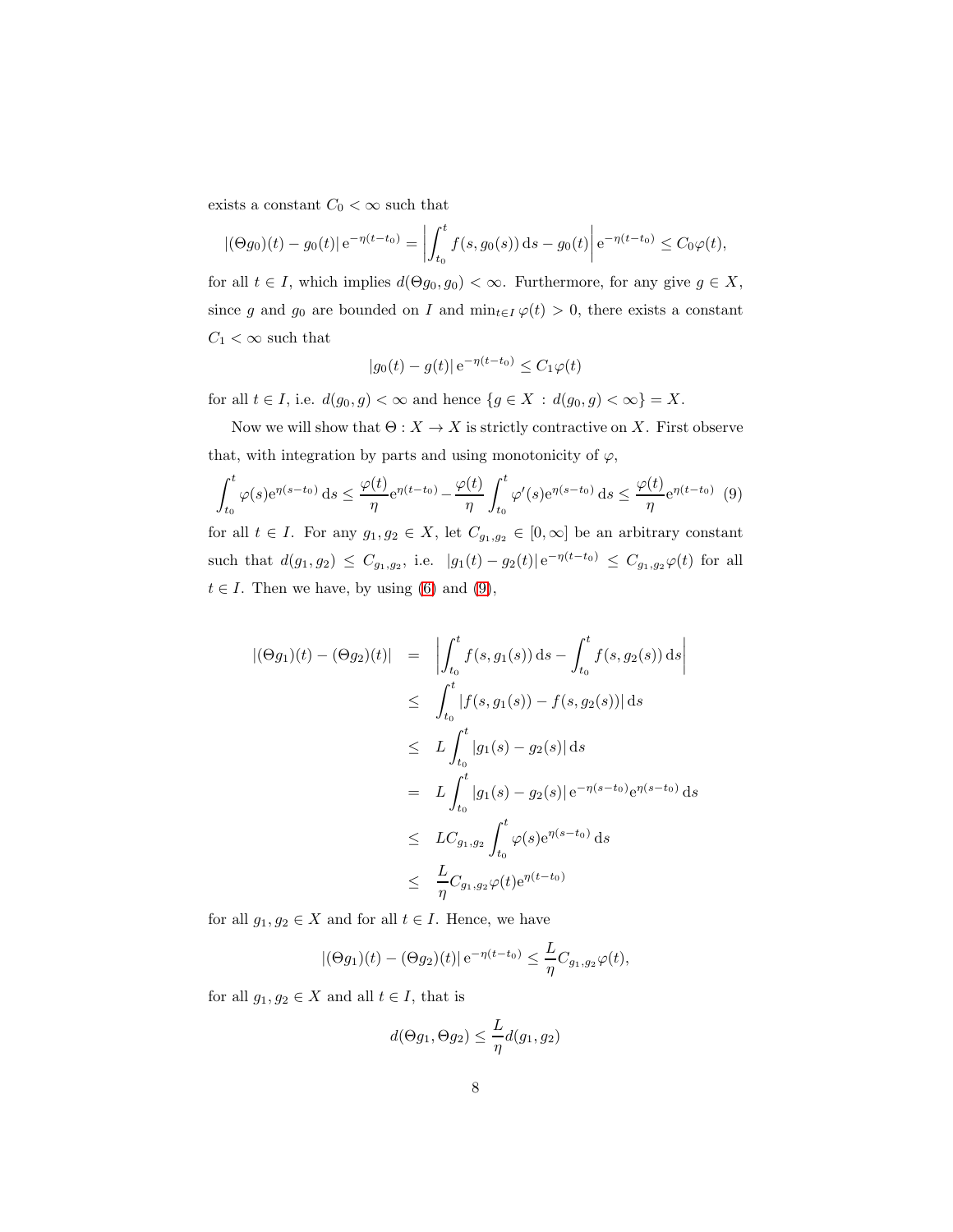for all  $g_1, g_2 \in X$ . Therefore,  $\Theta : X \to X$  is strictly contractive and the assumptions of Theorem [2.2](#page-5-0) are satisfied with  $k = 1$  and  $X^* = X$ . According the Theorem [2.2,](#page-5-0) there exists a unique solution  $y_0: I \to \mathbb{R}$  of Volterra integral equation [\(1\)](#page-2-0) satisfying

$$
d(y, y_0) \le \frac{1}{1 - \Lambda} d(\Theta y, y) \le \frac{\varphi(t)}{1 - L/\eta},
$$

which implies

$$
|y(t) - y_0(t)| e^{-\eta(t - t_0)} \le \frac{\varphi(t)}{1 - L/\eta}
$$

for all  $t \in I$ . Thus, we have

$$
|y(t) - y_0(t)| \le \frac{\varphi(t)}{1 - L/\eta} e^{\eta(t - t_0)} \le \frac{\varphi(t) e^{\eta r}}{1 - L/\eta}
$$

for all  $t \in I$ , which completes the proof.

As a corollary of Theorem [2.4,](#page-6-1) we obtain Hyers-Ulam stability of solutions of Volterra integral equation [\(1\)](#page-2-0) on finite closed intervals without any restrictions on Lipschitz constant.

<span id="page-8-0"></span>**Corollary 2.5.** Suppose that the function  $f: I \times \mathbb{R} \to \mathbb{R}$  is a continuous *function satisfying the Lipschitz condition* [\(6\)](#page-6-0) *for all*  $t \in I$ *, all*  $y_1, y_2 \in \mathbb{R}$  *and some*  $L > 0$ *. If a continuous function*  $y: I \to \mathbb{R}$  *satisfies* 

$$
\left| y(t) - \int_{t_0}^t f(s, y(s)) \, \mathrm{d} s \right| \le \varepsilon
$$

*for all*  $t \in I$ *, then there exists a unique solution*  $y_0: I \to \mathbb{R}$  *of Volterra integral equation* [\(1\)](#page-2-0) *satisfying*

<span id="page-8-1"></span>
$$
|y(t) - y_0(t)| \le \frac{\varepsilon e^{\eta r}}{1 - L/\eta}
$$
 (10)

*for all*  $t \in I$ *, where*  $\eta$  *is an arbitrary fixed real number with*  $\eta > L$ *.* 

Remark 2.6. *In Theorem [2.4](#page-6-1) we can obtain Hyers-Ulam-Rassias stability of solutions of Volterra integral equation* [\(1\)](#page-2-0) *without the assumptions*

$$
\left| \int_a^t \varphi(s) \, ds \right| \le K\varphi(t) \qquad and \qquad KL < 1,
$$

*while they are required in the result given in [\[25](#page-14-3)]. We also note that result given in Theorem 3.1 on Hyers-Ulam stability of the paper [\[25](#page-14-3)] works only under the assumption*  $0 < Lr < 1$ *, while our result Corollary [2.5](#page-8-0) is valid for all*  $L > 0$ *.* 

 $\Box$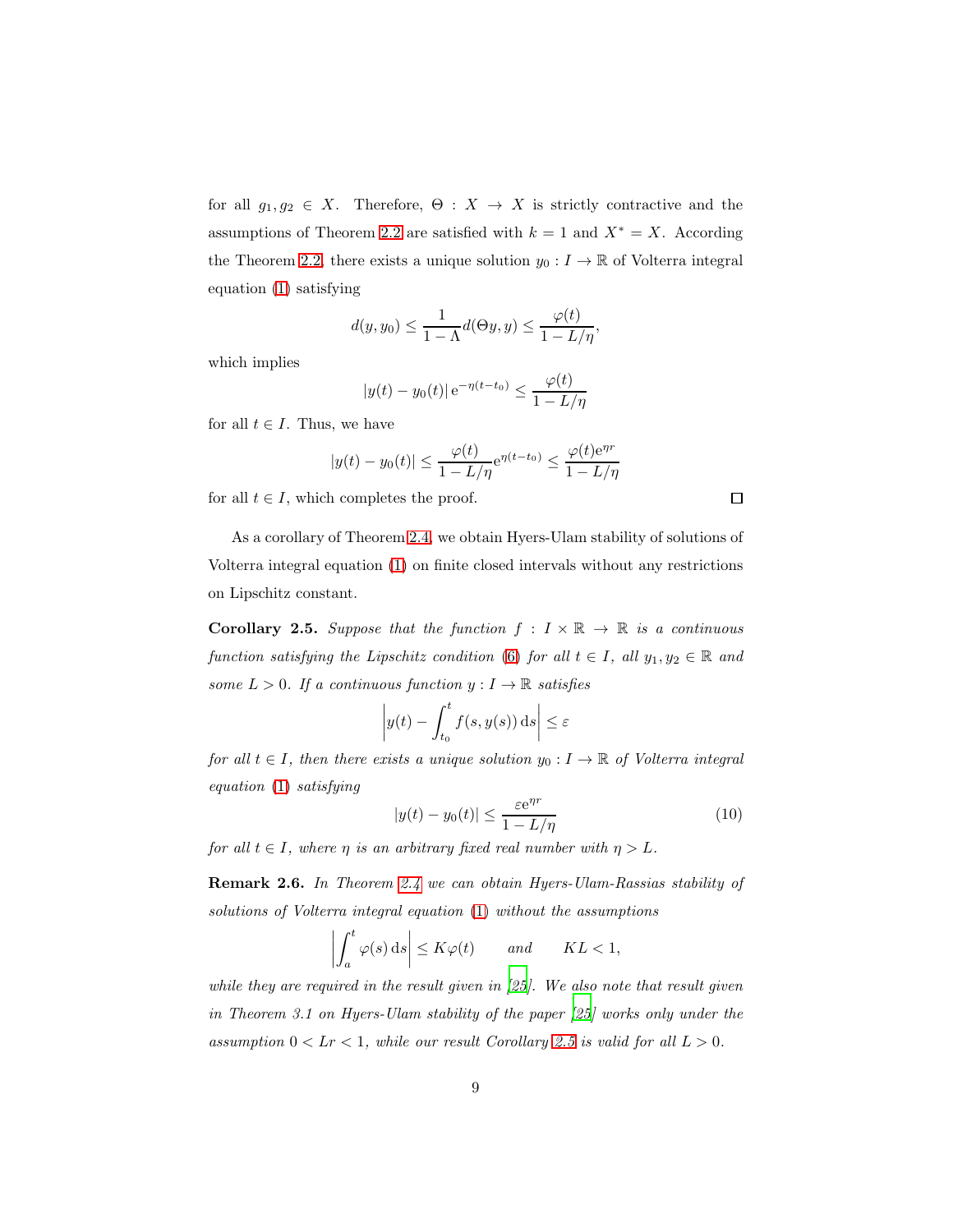Now we will give our second main result, which concerns the Ulam type stability of [\(2\)](#page-2-1). In a similar way, in the following result, we show that the conditions [\(4\)](#page-4-0) and [\(5\)](#page-4-1) is not necessary for solutions of Volterra integral equation [\(2\)](#page-2-1) to have Hyers-Ulam-Rassias stability on bounded intervals.

<span id="page-9-1"></span>**Theorem 2.7.** Suppose that the function  $f: I \times I \times \mathbb{R} \to \mathbb{R}$  is a continuous *function satisfying the Lipschitz condition*

<span id="page-9-0"></span>
$$
|f(t, y, z_1) - f(t, y, z_2)| \le L |z_1 - z_2| \tag{11}
$$

*for all*  $t \in I$ *, all*  $z_1, z_2 \in \mathbb{R}$  *and some*  $L > 0$ *. If a continuous function*  $y: I \to \mathbb{R}$ *satisfies*

$$
\left| y(t) - \int_{t_0}^t f(t, s, y(s)) \, ds \right| \le \varphi(t)
$$

*for all*  $t \in I$ *, where*  $\varphi : I \to (0, \infty)$  *is a nondecreasing continuous function, then there exists a unique solution*  $y_0: I \to \mathbb{R}$  of Volterra integral equation [\(2\)](#page-2-1) *satisfying* [\(7\)](#page-6-2) *for all*  $t \in I$ *, where*  $\eta$  *is an arbitrary fixed real number with*  $\eta > L$ *.* 

*Proof.* Proof of this result is very similar to proof of Theorem [2.4,](#page-6-1) hence we omit the details and give only the sketch of the proof.

For any fixed  $\eta \in \mathbb{R}$  with  $\eta > L$ , define the generalized metric on X by [\(8\)](#page-6-3). According to Lemma [2.3,](#page-5-1)  $(X, d)$  is a generalized complete metric space. Now define the operator  $\Theta: X \to X$  by

$$
(\Theta y)(t) := \int_{t_0}^t f(t, s, y(s)) \, \mathrm{d}s
$$

for all  $t \in I$ . As in proof of Theorem [2.4,](#page-6-1) one can show that  $d(\Theta g_0, g_0) < \infty$ for all  $g_0 \in X$  and  $\{g \in X : d(g_0, g) < \infty\} = X$ . Now we will show that the operator  $\Theta: X \to X$  is strictly contractive on X. For any  $g_1, g_2 \in X$ , let  $C_{g_1,g_2} \in [0,\infty]$  be a constant such that  $d(g_1,g_2) \leq C_{g_1,g_2}$ , i.e.  $|g_1(t) - g_2(t)|$  $\times e^{-\eta(t-t_0)} \leq C_{g_1,g_2} \varphi(t)$  for all  $t \in I$ . Then we have, by using [\(11\)](#page-9-0) and [\(9\)](#page-7-0),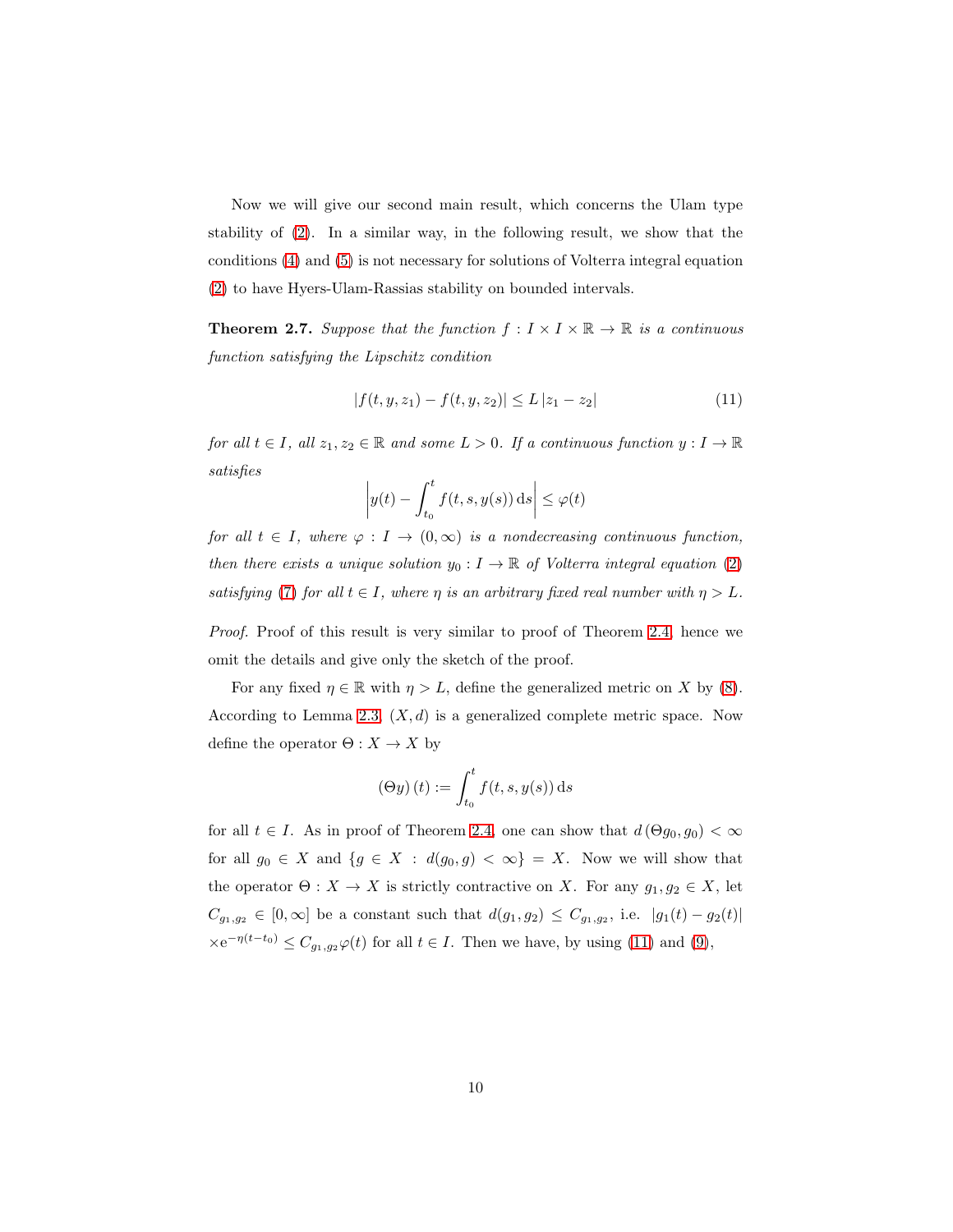$$
|(\Theta g_1)(t) - (\Theta g_2)(t)| = \left| \int_{t_0}^t f(t, s, g_1(s)) ds - \int_{t_0}^t f(t, s, g_2(s)) ds \right|
$$
  
\n
$$
\leq \int_{t_0}^t |f(s, g_1(s)) - f(s, g_2(s))| ds
$$
  
\n
$$
\leq L \int_{t_0}^t |g_1(s) - g_2(s)| ds
$$
  
\n
$$
= L \int_{t_0}^t |g_1(s) - g_2(s)| e^{-\eta(s - t_0)} e^{\eta(s - t_0)} ds
$$
  
\n
$$
\leq LC_{g_1, g_2} \int_{t_0}^t \varphi(s) e^{\eta(s - t_0)} ds
$$
  
\n
$$
\leq \frac{L}{\eta} C_{g_1, g_2} \varphi(t) e^{\eta(t - t_0)}
$$

for all  $g_1, g_2 \in X$  and for all  $t \in I$ . Hence, we have

$$
|(\Theta g_1)(t) - (\Theta g_2)(t)| e^{-\eta(t-t_0)} \leq \frac{L}{\eta} C_{g_1, g_2} \varphi(t),
$$

for all  $g_1, g_2 \in X$  and all  $t \in I$ , that is

$$
d(\Theta g_1, \Theta g_2) \le \frac{L}{\eta} d(g_1, g_2)
$$

for all  $g_1, g_2 \in X$ . Therefore,  $\Theta : X \to X$  is strictly contractive and the assumptions of Theorem [2.2](#page-5-0) are satisfied with  $k = 1$  and  $X^* = X$ .

As in the proof of Theorem [2.4,](#page-6-1) by using Theorem [2.2,](#page-5-0) we conclude that there exists a unique solution  $y_0 : I \to \mathbb{R}$  of Volterra integral equation [\(2\)](#page-2-1) satisfying

$$
|y(t) - y_0(t)| \le \frac{\varphi(t)e^{\eta r}}{1 - L/\eta}
$$

 $\Box$ 

for all  $t \in I$ .

As a corollary of Theorem [2.7,](#page-9-1) by taking  $\varphi(t) := \varepsilon$ , we obtain Hyers-Ulam stability of solutions of Volterra integral equation [\(2\)](#page-2-1) on finite closed intervals without the restriction [\(3\)](#page-3-2).

**Corollary 2.8.** Suppose that the function  $f: I \times I \times \mathbb{R} \to \mathbb{R}$  is a continuous *function satisfying the Lipschitz condition* [\(11\)](#page-9-0) *for all*  $t \in I$ *, all*  $z_1, z_2 \in \mathbb{R}$  *and some*  $L > 0$ *. If a continuous function*  $y: I \to \mathbb{R}$  *satisfies* 

$$
\left| y(t) - \int_{t_0}^t f(t, s, y(s)) \, ds \right| \le \varepsilon
$$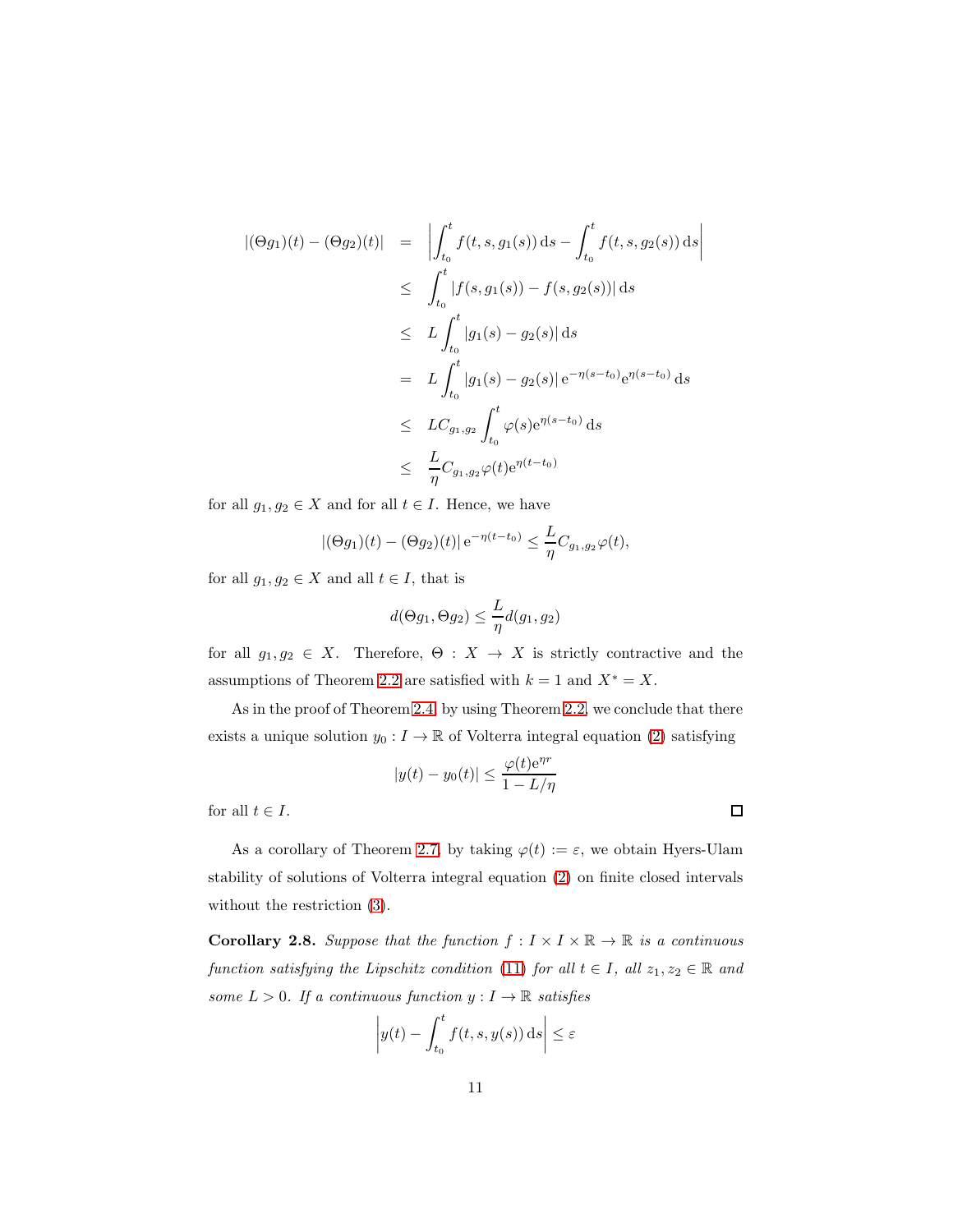*for all*  $t \in I$ *, then there exists a unique solution*  $y_0: I \to \mathbb{R}$  *of Volterra integral equation* [\(2\)](#page-2-1) *satisfying* [\(10\)](#page-8-1) *for all*  $t \in I$ *, where*  $\eta$  *is an arbitrary fixed real number with*  $\eta > L$ .

# 3. Examples

<span id="page-11-2"></span>Example 3.1. *Consider the Volterra integral equation*

<span id="page-11-1"></span>
$$
y(t) = \int_0^t sy(s) \, \mathrm{d}s \tag{12}
$$

*on the interval*  $I := [0, 2]$ *. The function*  $f(t, y(t)) = ty(t)$  *satisfies the Lipschitz condition on* I with the Lipschitz constant  $L = 2$  *since* 

$$
|f(t, y_1) - f(t, y_2)| = t |y_1 - y_2| \le 2 |y_1 - y_2|
$$

*for all*  $t \in I$ *. According to Corollary [2.5,](#page-8-0) the Volterra integral equation* [\(12\)](#page-11-1) *is stable in the sense of Hyers-Ulam on the interval* I*. We remark that Theorem 3.1 of* [\[25](#page-14-3)] and Theorem 5.1 of [\[26](#page-14-4)] do not work in this problem since  $\lambda r =$  $2 \cdot 1 = 2 > 1$ .

Example 3.2. *Consider the Volterra integral equation* [\(12\)](#page-11-1) *of Example [3.1](#page-11-2) on the interval*  $I := [0, 2]$ *, it has been shown that the function*  $f(t, y(t))$  *satisfies the Lipschitz condition with*  $L = 2$ *. If we choose*  $\varphi(t) := e^t$ *, we have* 

$$
\left| \int_0^t \varphi(s) \, ds \right| = \int_0^t e^s \, ds = e^t - 1 \le e^t = \varphi(t)
$$

*for all*  $t \in I$ *, that is, the inequality* [\(4\)](#page-4-0) *holds with*  $K = 1$ *. According to Theorem [2.4,](#page-6-1) the Volterra integral equation* [\(1\)](#page-2-0) *is stable in the sense of Hyers-Ulam-Rassias. We remark that the condition* [\(4\)](#page-4-0) *is not required in our result but this example shows that even if the inequality* [\(4\)](#page-4-0) *holds, Theorem 2.1 of the paper [\[25](#page-14-3)] and Theorem 3.1 of the paper [\[26](#page-14-4)] do not work on this problem since*  $KL = 2 > 1$  *in this case.* 

# References

<span id="page-11-0"></span>[1] S. M. Ulam, A Collection of Mathematical Problems, Interscience, 1960.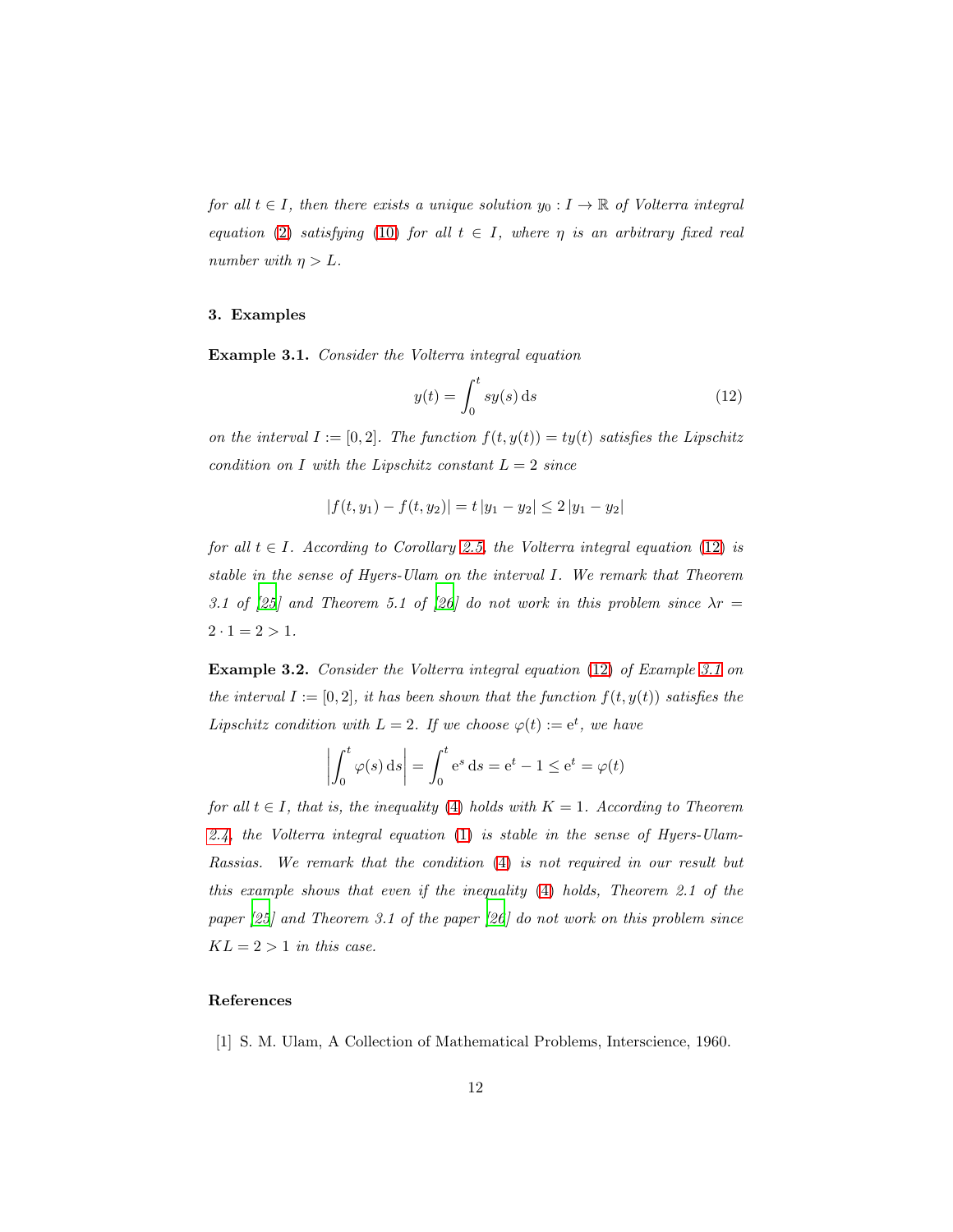- <span id="page-12-0"></span>[2] D. H. Hyers, On the stability of the linear functional equation, Proc. Nat. Acad. Sci. U.S.A. 27 (1941) 222–224.
- <span id="page-12-1"></span>[3] L. Cădariu, V. Radu, Fixed point methods for the generalized stability of functional equations on a single variable, Fixed Point Theory A. article ID749392 (2008) 15 pages.
- <span id="page-12-2"></span>[4] G. L. Forti, Comments on the core of the direct method for proving Hyers-Ulam stability of functional equations, J. Math. Anal. Appl. 295 (2004) 127–133.
- <span id="page-12-3"></span>[5] J. Brzdek, D. Popa, B. Xu, The Hyers-Ulam stability of nonlinear recurrences, J. Math. Anal. Appl. 335 (2007) 443–449.
- <span id="page-12-4"></span>[6] T. P. Petru, A. Petrusel, J. C. Yao, Ulam-Hyers stability for operatorial equations and inclusions via nonself operators, Taiwanese J. Math. 15 (2011) 2195–2212.
- <span id="page-12-5"></span>[7] C. Xia, Hyers-Ulam stability of the iterative equation with a general boundary restriction, Journal of Computational and Applied Mathematics 322 (2017) 7–17.
- <span id="page-12-6"></span>[8] C.-G. Park, Generalized Hyers-Ulam-Rassias stability of n-sesquilinearquadratic mappings on Banach modules over c\*-algebras, Journal of Computational and Applied Mathematics 180 (2) (2005) 279–291.
- <span id="page-12-7"></span>[9] S. A. Mohiuddine, H. Sevli, Stability of pexiderized quadratic functional equation in intuitionistic fuzzy normed space, Journal of Computational and Applied Mathematics 235 (8) (2011) 2137–2146.
- <span id="page-12-8"></span>[10] T. Rassias, On the stability of linear mappings in banach spaces, Proc. Amer. Math. Soc. 72 (1978) 297–300.
- <span id="page-12-9"></span>[11] M. Obloza, Hyers-Ulam stability of the linear differential equations, Rocznik. Nauk. Dydakt. Prace. Mat. 13 (1993) 259–270.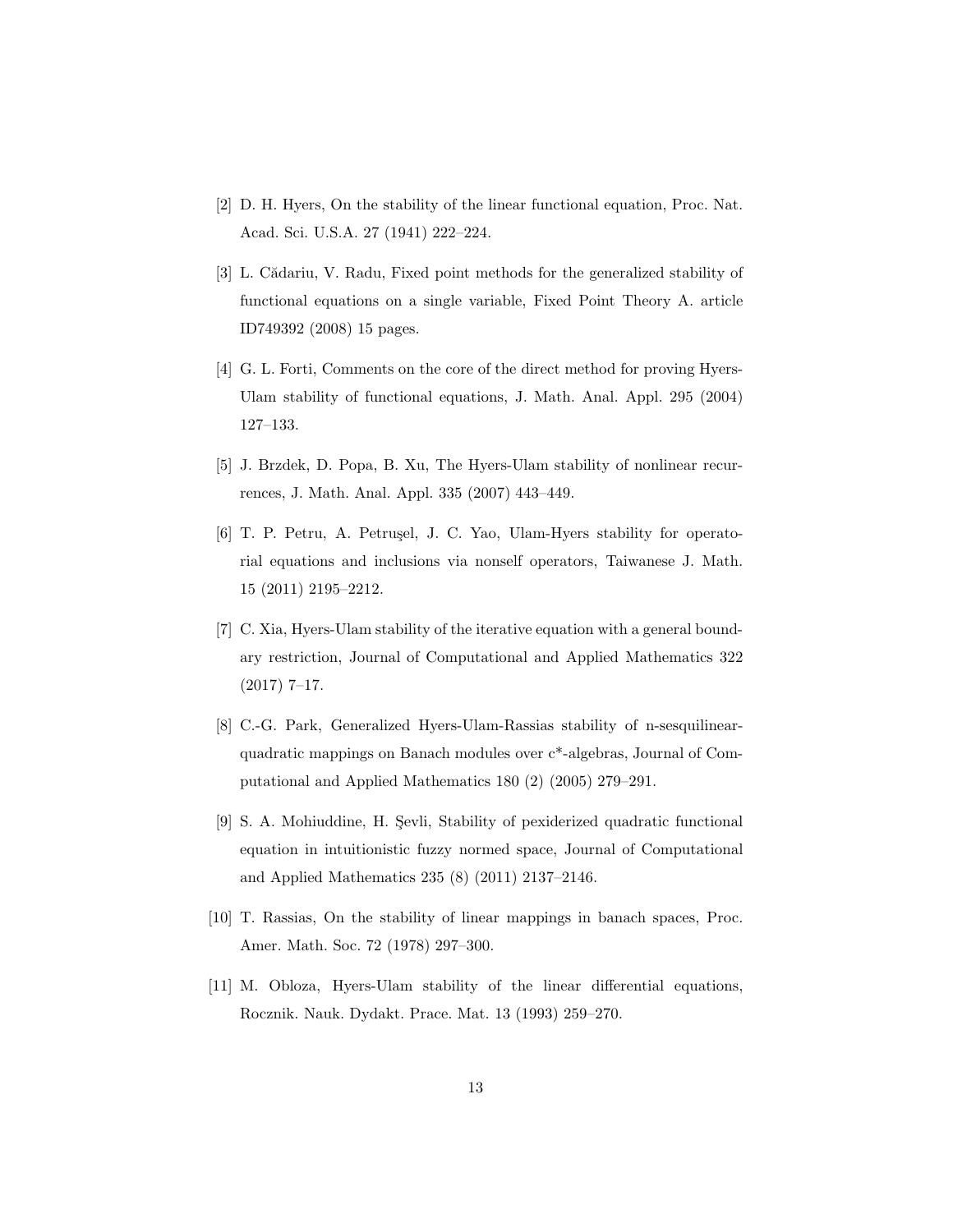- <span id="page-13-0"></span>[12] M. Obloza, Connections between Hyers and Lyapunov stability of the ordinary differential equations, Rocznik. Nauk. Dydakt. Prace. Mat. 14 (1997) 141–146.
- <span id="page-13-1"></span>[13] C. Alsina, R. Ger, On some inequalities and stability results relatoed to the exponential function, J. Inequal. Appl. 2 (1998) 373–380.
- <span id="page-13-2"></span>[14] S. H. Takahasi, T. Miura, S. Miyajima, The Hyers-Ulam stability constants of first order linear differential operators, Bull. Korean Math. Soc. 39 (2002) 309–315.
- <span id="page-13-3"></span>[15] T. Miura, S. Miyajima, S. H. Takahasi, A characterization of Hyers-Ulam stability of first order linear differential operators, J. Math. Anal. Appl. 286 (2003) 136–146.
- <span id="page-13-4"></span>[16] T. Miura, S. Miyajima, S. H. Takahasi, Hyers-Ulam stability of linear differential operator with constant coefficients, Math. Nacr. 258 (2003) 90–96.
- <span id="page-13-5"></span>[17] S. M. Jung, A fixed point approach to the stability of differential equations  $y' = f(x, y)$ , Bull. Malays. Math. Sci. Soc. 33 (1) (2010) 47-56.
- <span id="page-13-6"></span>[18] Y. Başçı, A. Mısır, S. Öğrekçi, On the stability problem of differential equations in the sense of Ulam, Results Math. 75(6) (2020) doi:10.1007/s00025– 019–1132–6.
- <span id="page-13-7"></span>[19] S. Oğrekçi, Stability of delay differential equations in the sense of Ulam on unbounded intervals, An International Journal of Optimization and Control: Theories & Applications (IJOCTA)  $9(2)$   $(2019)$   $125-131$ .
- <span id="page-13-8"></span>[20] Y. Başcı, S. Oğrekçi, A. Mısır, Hyers-Ulam-Rassias stability for Abel-Riccati type first-order differential equations, GU. J. Sci. 32(4) (2019) 1238– 1252.
- <span id="page-13-9"></span> $[21]$  Y. Başcı, S. Öğrekçi, A. Mısır, On Hyers-Ulam stability for fractional differential equations including the new Caputo-Fabrizio fractional derivative, Mediterranean Journal of Mathematics 16 (5) (2019) 131.